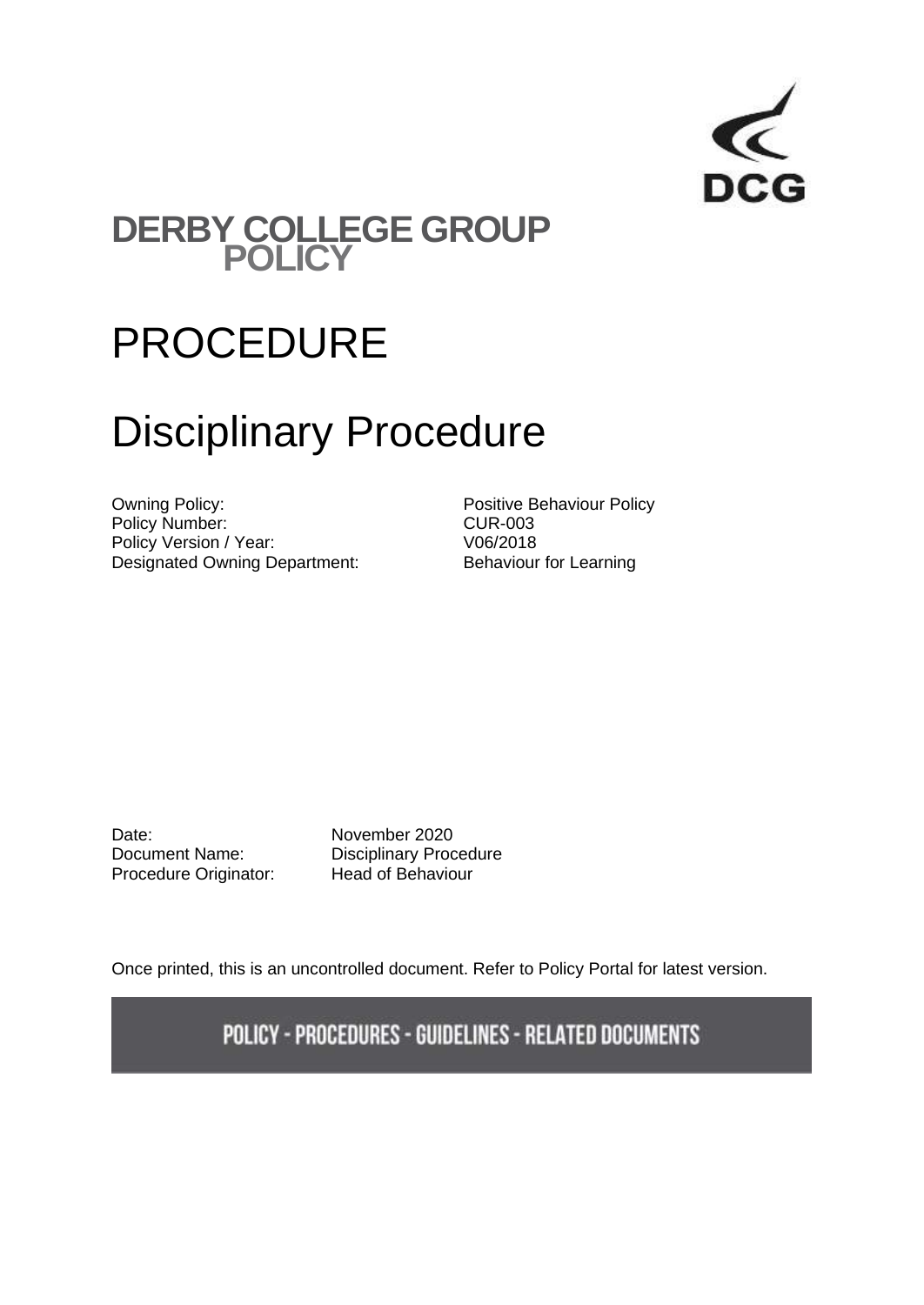### **1. Introduction**

This document sets out the disciplinary procedures which the College shall follow in the event of a breach of the Student Code of Conduct.

#### **Intent**

To clarify, define and structure the processes and steps of intervention taken when a student is in breach of the Student Code of Conduct. All interventions/steps, including disciplinary sanctions should be implemented in order to facilitate a learning opportunity that supports our students to meet our aspirational expectations as stated in *The 5 Ps* and the Student Code of Conduct.

#### **Scope**

This procedure applies to all students engaging in College activity (including Work Experience), College life (including outside of lessons) and on visits/trips (including abroad).

There may be specific circumstances, contexts and occasions when reasonable adjustments may need to be made for an individual who has disclosed an inclusion need and whose conduct and behaviour is affected by factors outside of their control. This will be considered on an individual basis by the Team Manager Student Engagement, in consultation with other relevant professionals, when appropriate.

In addition to these general rules, there are a number of other, more specific requirements which apply in certain working areas such as libraries, science laboratories, farms, workshops and other work based areas. These specific rules will be made clear to the students working in the areas to which they apply.

#### **Academic offences**

The College may take action under these procedures for misconduct which amounts to an academic offence. In such instances, the person or committee hearing the case may, in addition to any penalties imposed under these procedures, refer the matter to the relevant Examination Board (whether internal or external) for further action.

### **2. Procedures**

#### **The Purpose-Driven Model of Behaviour Intervention**

The Purpose-Driven Model of Behaviour Intervention (PDM) refers to a supportive approach to the behaviours of students that do not meet the 5P expectations of the College and are in breach of the **Code of Conduct**. This approach requires that any intervention, consequence or action taken (including sanctions) is communicated and implemented with the intention of creating an impactful learning opportunity for the student, supporting them to meet the expectations of College on their journey to becoming a positive student, a positive citizen in their community and a positive employee in a current and/or future workplace.

#### **Recording of comments on ProMonitor**

All comments recorded on ProMonitor should follow **FACT**:

- o **Factual**, not stating opinion or interpretation;
- o **Accurate**, describing events with appropriate detail and based on observed evidence;
- o **Concise** including only what is necessary but;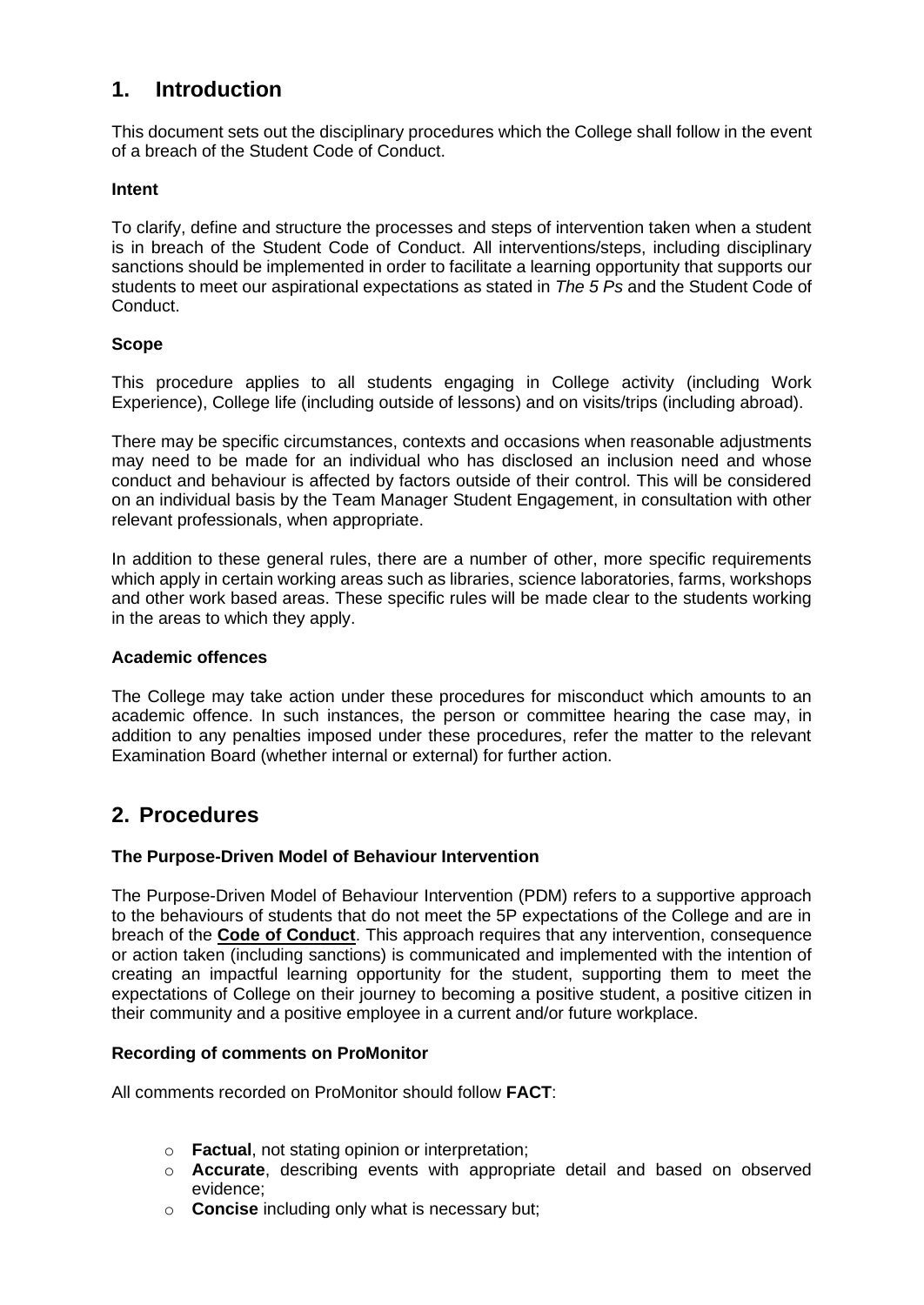o **Thorough**, including all relevant information and checking all relevant comment boxes i.e. Link to Enrolment, Visible in ProPortal (this should be "ticked" on all comments referring to disciplinary matters) and Disciplinary Category.

#### **Process**

#### • **Reference comments**

If any employee of the College observes, identifies or receives information which that employee believes would be beneficial and constructive to record in relation to the students current behaviour, attendance, academic progress or health and well-being, but is not judged to require immediate attention or intervention, they can record this as a "for reference" comment on ProMonitor in one of four categories:

- "Behaviour reference comment"
- "Attendance reference comment"
- "Academic Progress reference comment"
- "Bullying and Harassment reference comment"

These comments should be used to record factual-information of low-level or early concerns.

When a student has received five comments in any of the four categories an automatic referral will be made to a relevant member of staff depending on the category:

- **Behaviour** Team Manager Student Engagement
- **Attendance** Linked Student Experience and Progression Coach Coordinator
- **Academic Progress** Curriculum Team Manager
- **Bullying and Harassment** Team Manager Student Engagement and Team Manager Student Welfare and Guidance

This person can then make an informed decision based on the five reference comments about what to do next, in line with the Purpose-Driven Model of behaviour intervention when appropriate.

In a situation where a student's behaviour, attendance, academic progress or health and well-being is more than a low-level concern (and whether any reference comments have already been recorded or not) a referral should be made to the designated person or team.

#### • **Verbal Warning**

Any member of staff can give a verbal warning.

If a student has accrued five behaviour references, and it is deemed appropriate, they may be given a Verbal Warning to highlight that their persistent low-level disruption is being taken seriously and to give them a further opportunity to cease this behaviour.

A Verbal Warning can also be given if a student's behaviour is more concerning than a low-level disruptive behaviour. This may include low level verbal abuse (swearing directed at a person in an obnoxious manner or deliberately causing offence), deliberately creating a risk of minor injury to employees and/or other students, wilful disregard for one or more points of the Student Code of Conduct and/or bringing the College into disrepute.

In both circumstances, the option of support should be offered, or revisited if already offered, to assist the student in meeting the College's expectations of behaviour. In relevant circumstances, a SMART target could also be recorded on the Student's ILP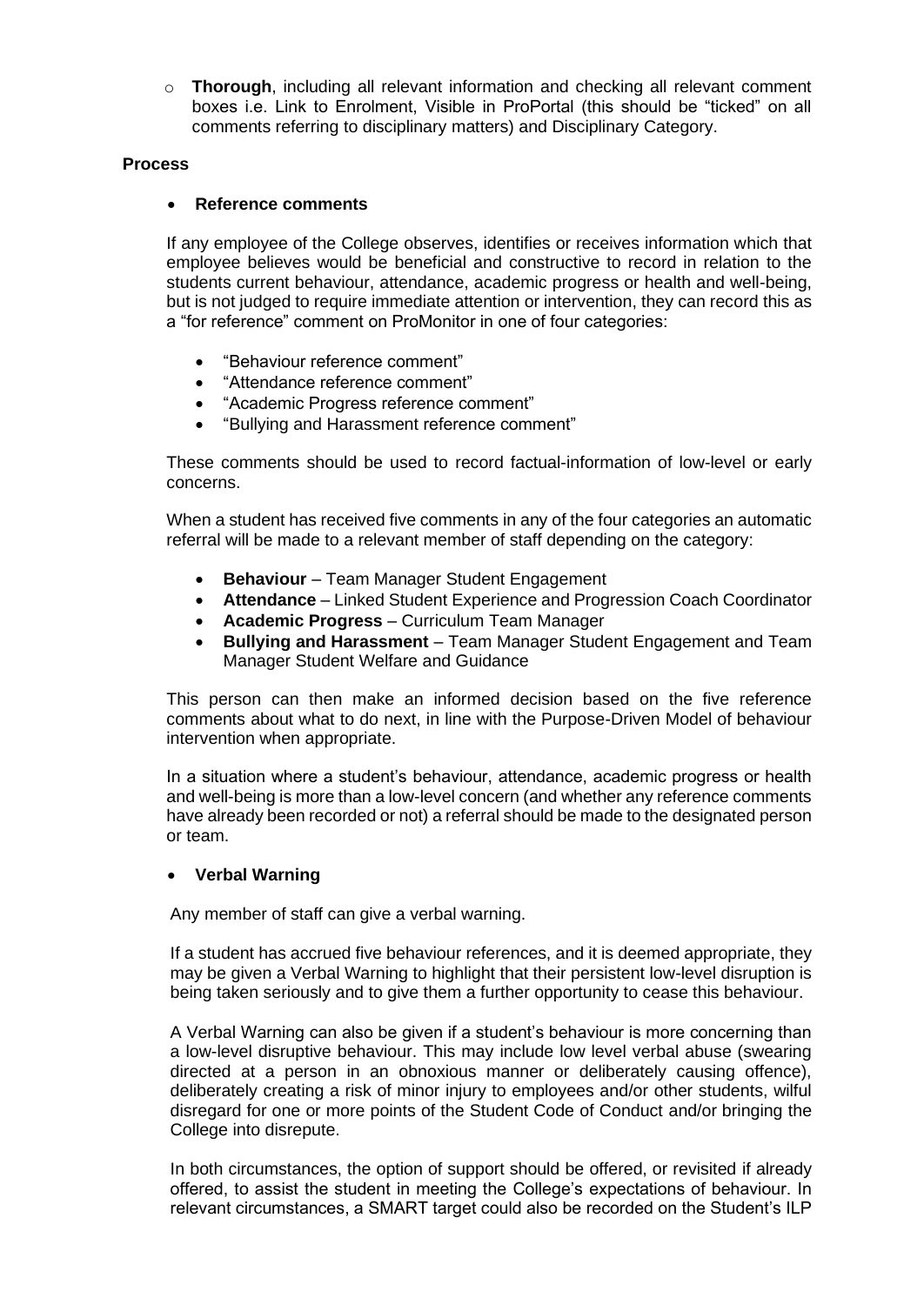on ProMonitor clearly stating the expectation of the College and what the student, and the College, needs to do so the Student can meet this expectation.

It is vital that the student is explicitly informed that they have been given a Verbal Warning and that they be made aware that this will be recorded on ProMonitor and followed in writing to their home address. If the student disputes their knowledge of this and there is no record on Learner Comments and the "Visible in ProPortal" option is not checked on the comment box, then any appeal will be upheld in favour of the Student.

All comments should follow **FACT**.

#### • **Written Warning**

Only a Team Manager, Director or Head, or an employee given the same responsibilities of a Team Manager, Director or Head on a permanent or temporary basis, can give a Written Warning. The communication of this can only be done in a Formal Review meeting which the student is given a minimum of 5 days to prepare for and to invite representatives of their choosing to attend with them. The invite to a Formal Review will be created and sent by the Attendance and Retention Administrator (ARA) of the area on notification from a relevant Team Manager.

A Written Warning will only be issued as a result of a lack of improvement from previous warnings or in relation to a single serious incident that is a significant breach of the Student Code of Conduct. A significant breach may be a serious act of verbal aggression/violence, an act of negligence that created a risk that could have caused significant harm to another individual, being in breach of an number of points of the Student Code of Conduct, possession of certain prohibited items, being found or suspected of being under the influence of alcohol or other substance whilst on College property or during College activity. This is not an exhaustive list, and every breach of the Student Code of Conduct needs to be considered individually.

As with all stages of this procedure support should be offered, or revisited if already offered, to assist the student in meeting the College's expectations of behaviour. A SMART target should also be recorded on the Student's ILP on ProMonitor clearly stating the expectation of the College and what the student, and the College, needs to do so the Student can meet this expectation.

It is vital that the student is explicitly informed that they have been given a Written Warning and that they be made aware that this will be recorded on ProMonitor and followed in writing to their home address. If the student disputes their knowledge of this warning and there is no record on ProMonitor as a Learner Comment, the comment is not "visible" in ProPortal and no SMART target has been set, then any appeal will be upheld in favour of the Student.

A Written Warning comment on ProMonitor should only be recorded following a Formal Review meeting. Notes of this meeting should be recorded on the relevant page on ProMonitor, created by an ARA, by a Team Manager present in the meeting. All comments should follow **FACT**.

#### • **Final Written Warning**

Only a Director, Head, Team Manager Student Engagement or an employee given the same responsibilities of a Director or Head on a permanent or temporary basis, can give a Final Written Warning. The communication of this can only be done in a Formal Review meeting which the student is given a minimum of 5 days to prepare for and to invite representatives of their choosing to attend with them. The invite to a Formal Review will be created and sent by the Attendance and Retention Administrator (ARA) of the area on notification from a relevant Team Manager. The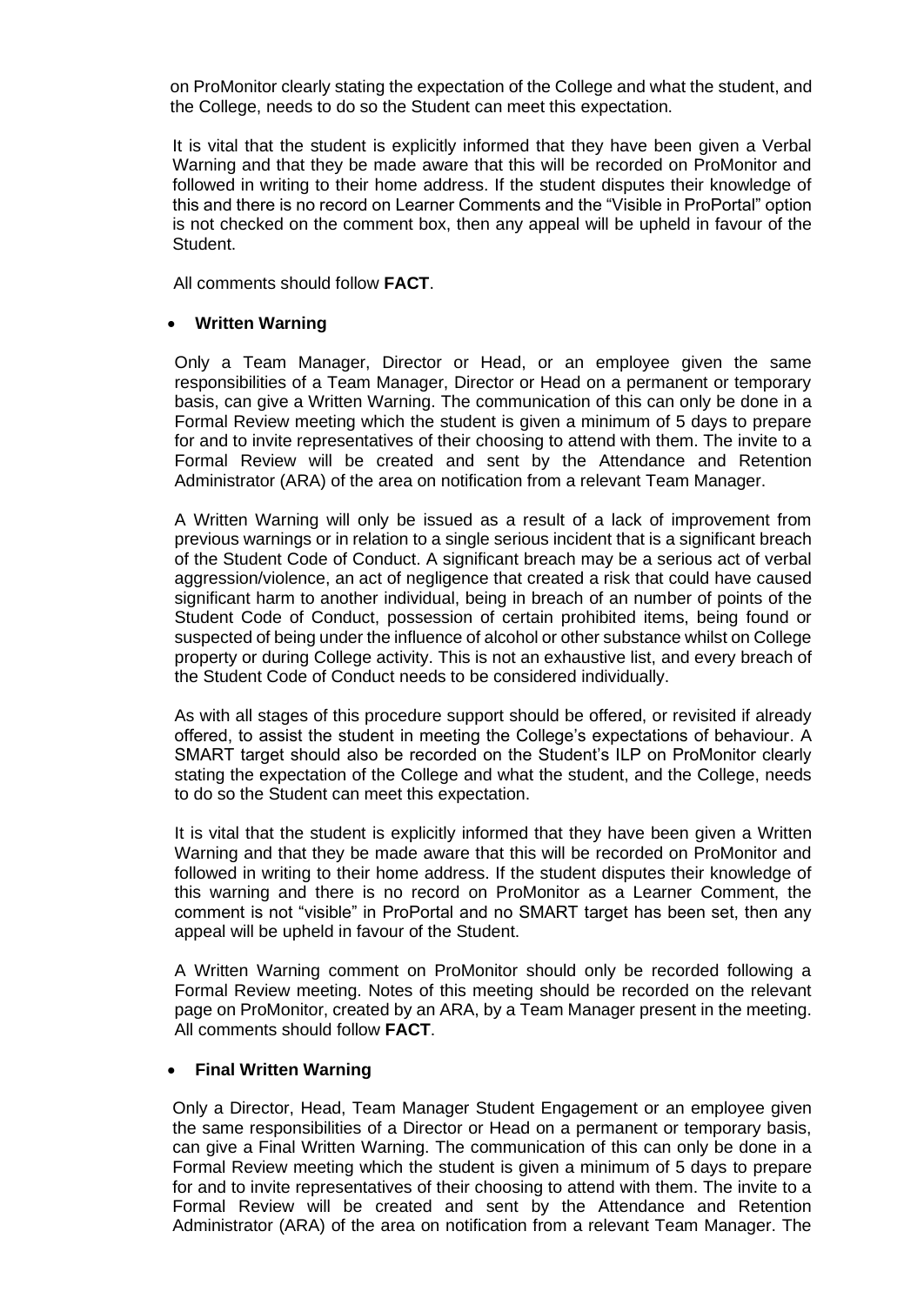Formal Review Meeting should include the Curriculum Team Manager, a Head or Director of area and/or Team Manager Student Engagement.

A Final Written Warning will only be issued as a result of a continued lack of improvement from previous warnings or in relation to a single very serious incident that is a significant breach of the Student Code of Conduct. A significant breach may be a serious act of discriminatory abuse (racism, sexism, homophobia etc) towards a group or individual, physical violence, an intentional act that creates a risk that could or did cause significant harm to another individual or group, possession of drugs, alcohol or an offensive weapon, being found or suspected of being under the influence of alcohol or other substance whilst on College property or during College activity leading to a risk of injury or actual injury to others. This is not an exhaustive list, and every breach of the Student Code of Conduct needs to be considered individually.

As with all stages of this procedure support should be offered, or revisited if already offered, to assist the student in meeting the College's expectations of behaviour. A SMART target should also be recorded on the Student's ILP on ProMonitor clearly stating the expectation of the College and what the student, and the College, needs to do so the Student can meet this expectation.

It is vital that the student is explicitly informed that they have been given a Written Warning and that they be made aware that this will be recorded on ProMonitor and followed in writing to their home address. If the student disputes their knowledge of this warning and there is no record on ProMonitor as a Learner Comment, the comment is not "visible" in ProPortal and no SMART target has been set, then any appeal will be upheld in favour of the Student.

A Final Written Warning comment on ProMonitor should only be recorded following a Formal Review meeting. Notes of this meeting should be recorded on the relevant page on ProMonitor, created by an ARA, by a Team Manager present in the meeting. All comments should follow **FACT**.

#### • **Recommendation for Exclusion**

A recommendation for exclusion can only be submitted by the Team Manager Student Engagement, a Director or Head. This recommendation needs to include notes of the incident(s) that has occurred, the meetings that have taken place, the support that has been offered thus far and a justification for the exclusion.

An exclusion can only be recommended for an extremely serious breach of the College Code of Conduct and Positive Behaviour Policy, including (but not limited to):

- Bullying
- Racial, sexual or other harassment
- Alcohol abuse
- Possession/use/dealing of illegal drugs
- Violent behaviour
- **Theft**
- Vandalism
- Serious incidents of plagiarism
- **•** Possession of a knife or any other item that could be considered to be an offensive weapon
- Carrying out unsafe practices

The recommendation should then be sent to an Executive Panel who will review the recommendation and decide if the recommendation should be upheld or if other options need to be explored first.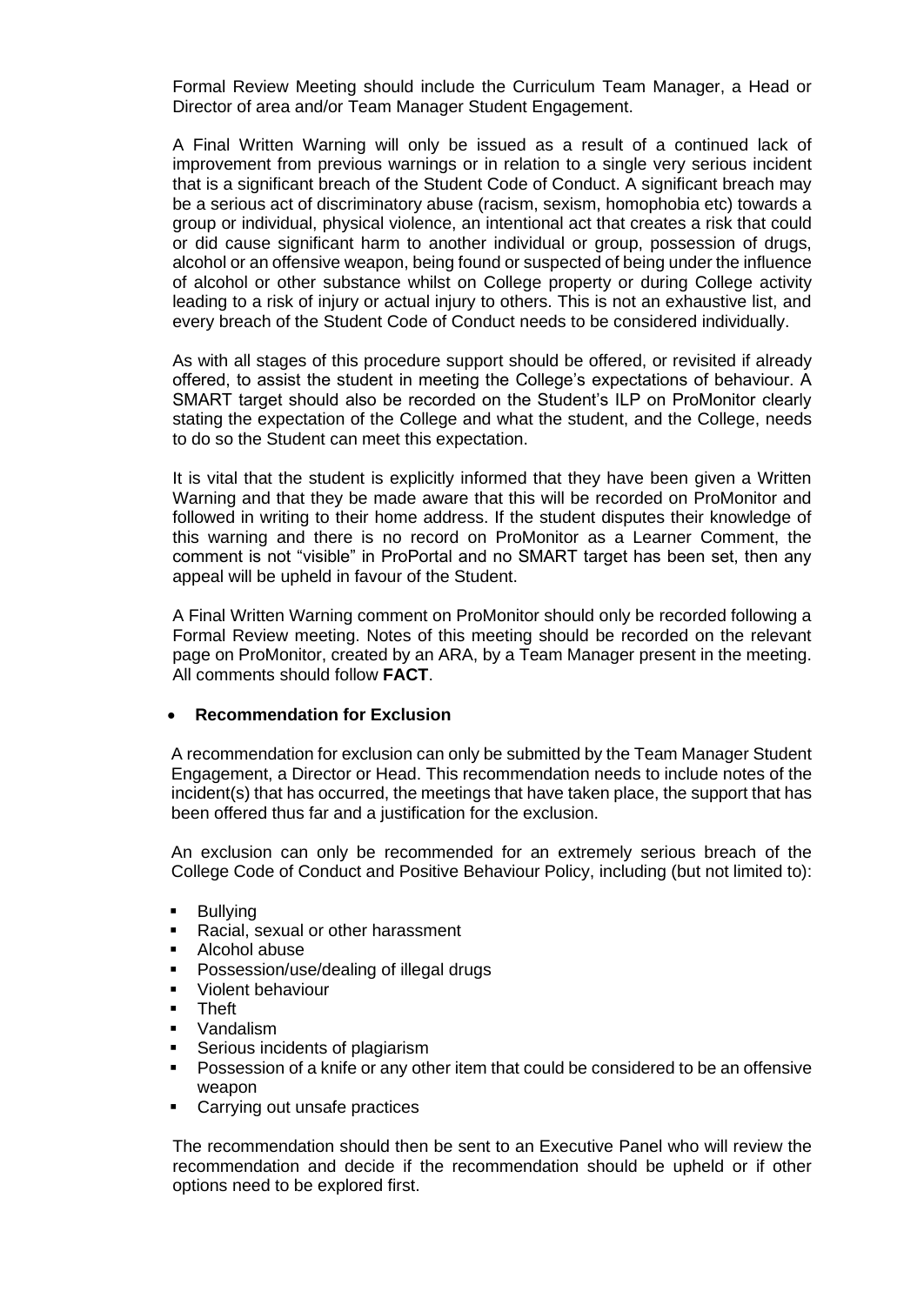If the recommendation is upheld, then an Exclusion Review meeting will be scheduled within 5 working days of the decision and the student will be invited to attend. Where possible it will comprise of a Deputy Principals nominee, Head of Faculty or their representative, Faculty Team Manager and the Team Manager Student Engagement. The Personal Coach/Tutor may also be invited to attend. Parents/Guardians may be invited to attend the review if appropriate. The Student may opt for SU representation. During this meeting the reasons for the Exclusion will be clearly communicated to the student and their supporters. All documents should be made available to the student and their supporters on request prior to the meeting.

The Exclusion Review meeting will be chaired by the Deputy Chief Executive Officers nominee. At this meeting the Head of Faculty or their representative or the Team Manager Student Engagement will present the case for the recommendation to exclude. The student will also have the opportunity to state their case against the exclusion recommendation.

As a result of this review, the Deputy Chief Executive Officers nominee will decide whether the student shall be permanently excluded from College.

The College has the right to proceed with the Exclusion Review meeting in the student's absence if no contact is made regarding the inability to attend and/or to request a rescheduling of the review.

If a student is excluded then they will not be able to be enrolled on another Derby College course for a minimum of three years without further consultation.

It is vital that the student is explicitly informed that they have been excluded and can no longer attend College. This should be recorded on ProMonitor and followed in writing to their home address. The letter confirming the exclusion will also include a copy of the College's Positive Behaviour Policy and Disciplinary Procedure. It will be the responsibility of the student to appeal against the exclusion, in writing to the deputy Chief Executive Officer.

An Excluded comment on ProMonitor should only be recorded following a decision made by the Executive Panel. All comments should follow **FACT**.

If a recommendation is not upheld then a Formal Review will need to be scheduled within five working days of the decision. This review meeting will be to explore the student's return to College, what support needs to be put in place and what agreements the student needs to be in place for them to continue at College. This agreement may include a change in course or campus.

Any student who is unhappy with the decision has a right to appeal the decision made by the Executive Panel.

#### • **Disciplinary Appeals Procedure**

The Derby College Disciplinary Procedure and Positive Behaviour Policy have been developed to ensure fairness. The student has the right to make representations. However, any Student subjected to disciplinary action who feels that they have been unfairly treated has the right of appeal using the procedure described below.

A formal appeal must be made in writing within 10 College days of the Student being informed of the disciplinary action to be taken. The written appeal should summarise the grounds of the appeal and should be sent to the CEO's nominee, the Vice Principal.

The appeal will be conducted as a review of the original decision made unless otherwise determined by the Deputy Chief Executive officer or their representative.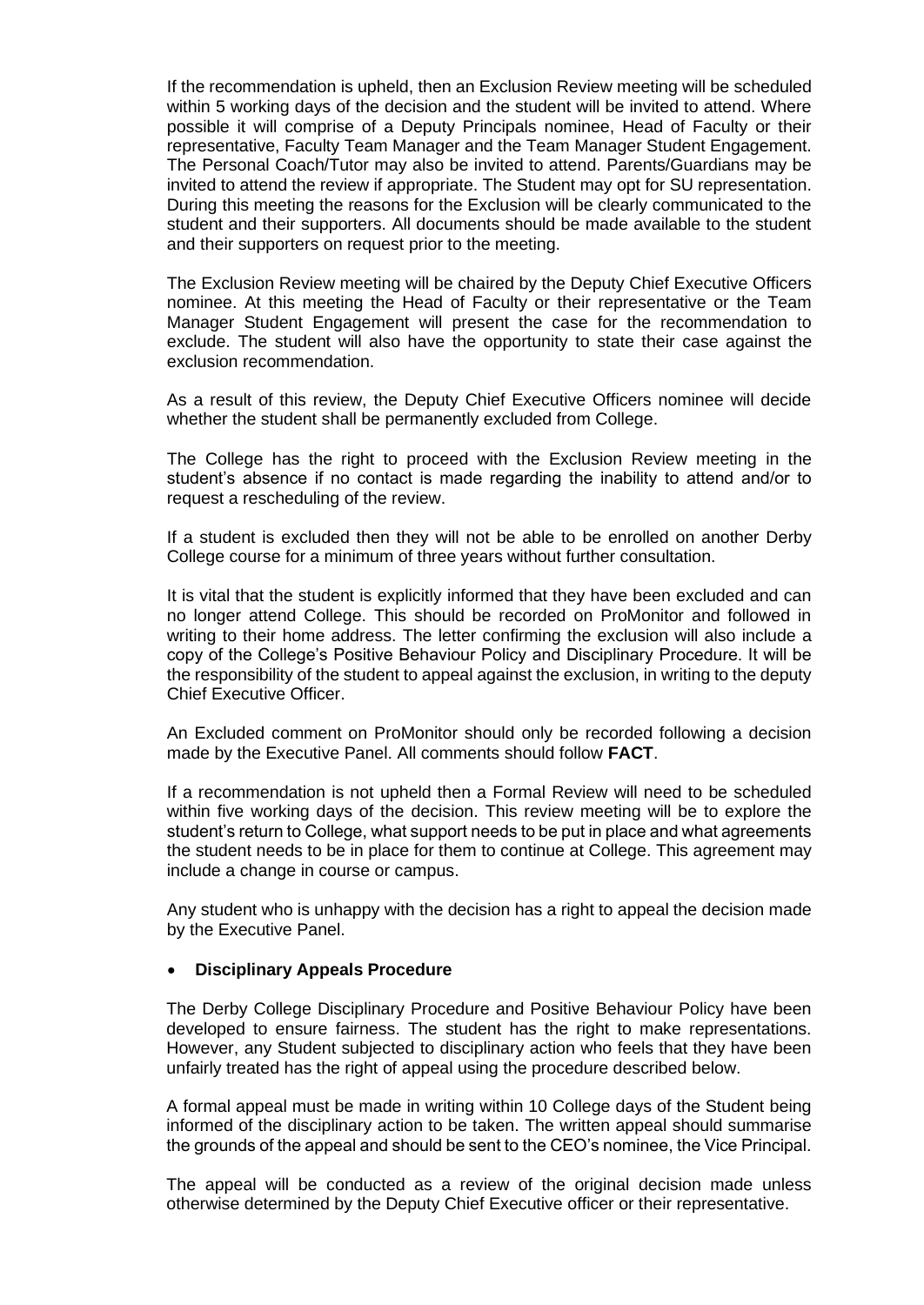In the case of appeal against exclusion, the Deputy Chief Executive Officer (or their representative) will review the case and will normally talk to the student and other students and the employee involved.

In all cases, the outcome of a formal appeal will be made in writing to the student within 10 College days of the receipt of the appeal.

If the Student feels that he/she has been treated unfairly by the College Disciplinary Appeals Procedure, students have the right to direct to the Education and Skills Funding Agency (ESFA).

#### **Education and Skills Funding Agency**

For concerns regarding 16-19 provision contact: Earlsdon Park 53-55 Butts Road **Coventry** CV1 3BH

For concerns regarding 19+ adult provision contact:

Cheylesmore House Quinton Road **Coventry** CV1 2WT <https://www.gov.uk/government/organisations/education-and-skills-funding-agency>

#### **Student Expectation Agreement**

A Student Expectation Agreement (SEA) is a written agreement made between a student and a relevant member of staff that explicitly details in person-centred language specific parts of the Code of Conduct to support the students understanding of these expectations. If a student has a history of conduct issues at previous providers or other information shared suggests that an explicit individualised statement regarding College expectations may be beneficial than a SEA can be implemented prior to Enrolment. It needs to be made explicit that the agreement is a supportive measure and that, although any breach of the Code of Conduct may lead to disciplinary sanctions, a breach of this agreement (dependant again on the breach) may not automatically lead to disciplinary sanctions. A SEA may also be implemented at any part of the Disciplinary Procedure as part of the support offered to a student.

#### **Behaviour Assessment Matrix and Consistency of Action Table**

The **Behaviour Matrix** has been created to support the decision making of College leaders regarding the use of our Positive Behaviour Approach, Purpose Driven Model and (when necessary) the Disciplinary Procedure). This matrix involves assessing behaviours/actions by severity and likelihood of repetition. This two-letter category can then be used to crossreference the Consistency of Action table.

The **Consistency of Action Table** guides and advises *what support* that should be offered, *which actions* could be taken and *who should be involved* within a three-stage approach based on the categories in the **Behaviour Matrix**.

#### **Time Out**

A Time Out may only be issued by a Team Manager, Director, Head or Duty Safety Officer (DSO). A Time Out is given when a student has put themselves or others at physical or emotional risk (including alleged bullying) and/or their continued presence at College may cause or promote further risk to themselves or others. The Time Out can also be issued in